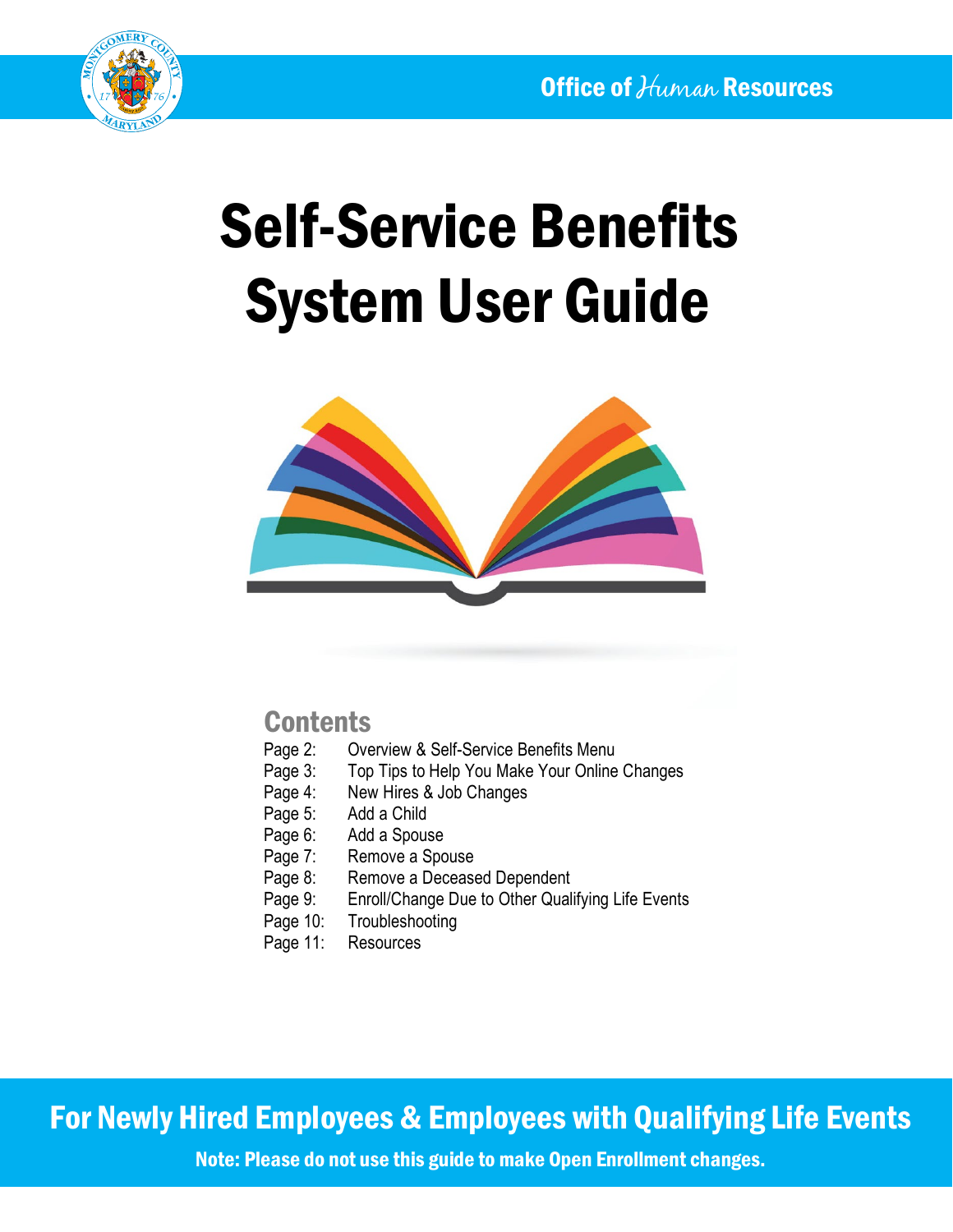## Overview & Self-Service Benefits Menu

This guide provides the following information regarding Self-Service Benefits:

- How newly hired employees can make benefit elections during the first 60 days of employment.
- How current employees can make benefit election changes for qualifying life events within 60 days of the event (outside of Open Enrollment).

**The highlighted column below mirrors the online menu options you will see in Self-Service Benefits and the applicable deadline.** In addition to the various life events, there is an option to view your current benefits (see first row, *View Current Benefits*) and an option to return to the system to finish up a transaction (see last row, *Benefits Enrollment/Life Event In Progress)*.

| <b>What Do You Want Do?</b>                                                                                                                                                                                                                | <b>What You Will Need to</b><br>Select In the Self-<br><b>Service Benefits</b> | <b>Deadline to Make</b><br><b>Changes and Upload</b><br><b>Any Required</b>                                          |
|--------------------------------------------------------------------------------------------------------------------------------------------------------------------------------------------------------------------------------------------|--------------------------------------------------------------------------------|----------------------------------------------------------------------------------------------------------------------|
|                                                                                                                                                                                                                                            | <b>System Menu</b>                                                             | <b>Documentation</b>                                                                                                 |
| View your current coverage and enrolled dependents.                                                                                                                                                                                        | <b>View Current Benefits</b>                                                   | Anytime                                                                                                              |
| Enroll in coverage for the first time as a newly hired<br>employee.                                                                                                                                                                        | <b>New Hire: Request</b><br><b>Coverage</b>                                    | Within 60 days of date of hire                                                                                       |
| Add a newborn, adopted child, or child for which you just<br>became the legal guardian. If you also need to add other<br>dependents due to your life event, you can do that too.                                                           | <b>Newborn: Add Child</b>                                                      | Within 60 days of date of birth<br>or adoption/placement<br>date/legal guardianship                                  |
| Add a spouse and/or make plan changes due to marriage.<br>If you also need to add other dependents due to marriage<br>(such as stepchildren), you can do that too.                                                                         | <b>Marriage: Add Spouse</b>                                                    | Within 60 days of legal<br>marriage                                                                                  |
| Remove a spouse and/or make plan changes due to<br>divorce. If you also need to add/remove other dependents,<br>you can do that too.                                                                                                       | <b>Divorce: Remove Spouse</b>                                                  | Within 60 days of divorce<br>becoming final                                                                          |
| Remove a deceased dependent and/or make plan changes<br>due to a dependent's death. If you also need to add/remove<br>dependents, you can do so at this time.                                                                              | <b>Death: Remove</b><br><b>Dependent</b>                                       | Within 60 days of the<br>dependent's death                                                                           |
| Request coverage for yourself or dependent(s) due to<br>losing or experiencing significant coverage changes under<br>a private plan, spouse's plan, or parent's plan.                                                                      | <b>Qualifying Event:</b><br><b>Request Coverage</b>                            | Within 60 days of qualifying<br>event                                                                                |
| Cancel coverage for yourself or dependent(s) due to<br>gaining coverage elsewhere.                                                                                                                                                         | <b>Qualifying Event:</b><br><b>Cancel Coverage</b>                             | Within 60 days of qualifying<br>event                                                                                |
| Enroll in coverage for the first time if you are a current<br>employee who has become benefits-eligible due to a recent<br>change in job position.                                                                                         | <b>Change in Job Position:</b><br><b>Request Coverage</b>                      | Within 60 days of change to<br>new position                                                                          |
| If you did not finish or the system timed you out, you may<br>return to complete your transaction before 11:59 pm on the<br>same day. Instead of using the above life event again,<br>select Benefits Enrollment (Life Event in Progress). | <b>Benefits Enrollment (Life</b><br><b>Event In Progress)</b>                  | Only available until 11:59 pm<br>on the same day you started<br>your transaction for any of the<br>life events above |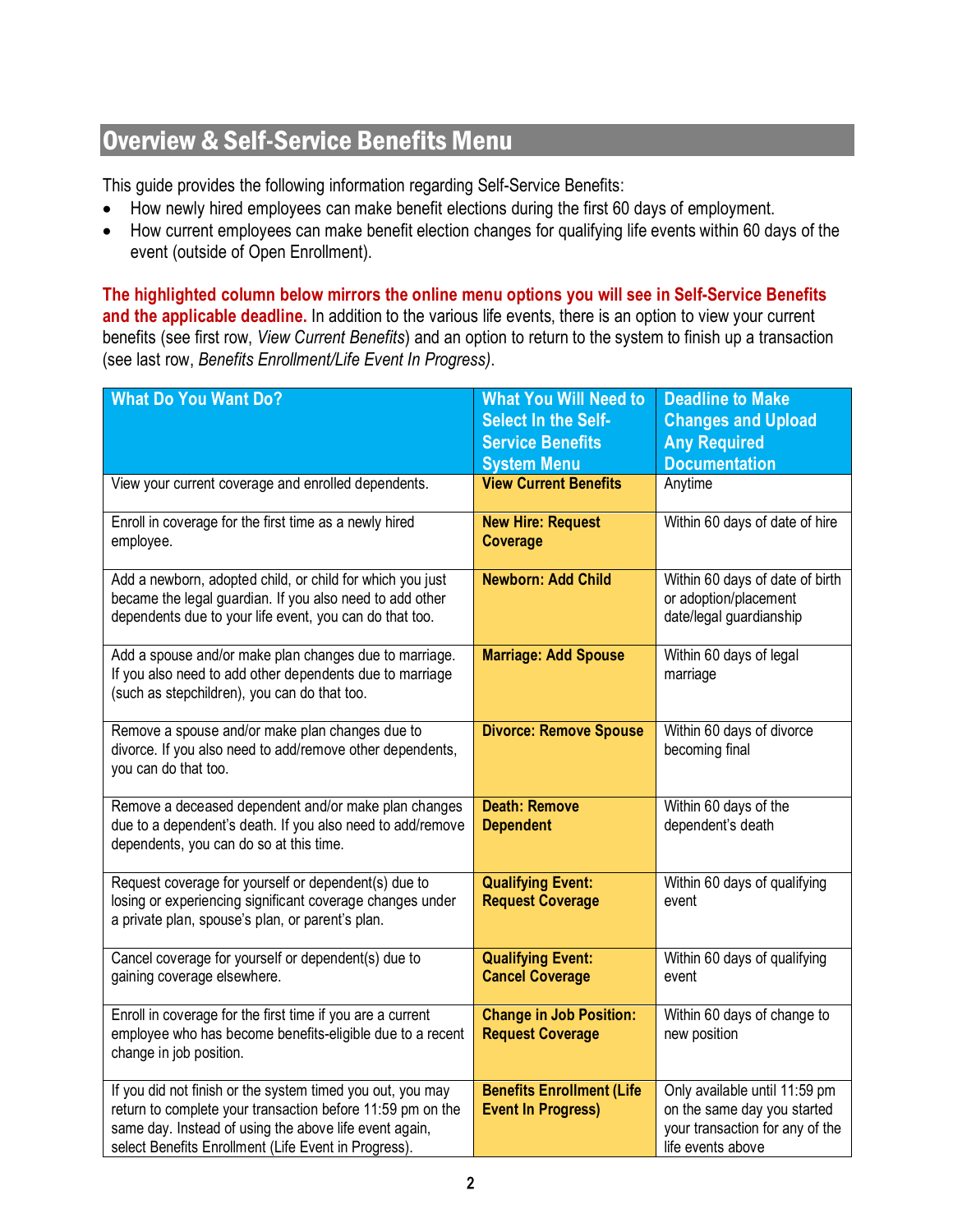## Top Tips to Help You Make Your Online Changes

#### Before You Go Online:

- Review your health insurance options at **[www.montgomerycountymd.gov/HI](http://www.montgomerycountymd.gov/HI)** (select *Active Employees* at the bottom of the webpage).
- Review the chart on page 2 of this guide to see which Self-Service Benefits System menu option applies to you; you will need to select that option once you access the system.
- Have your Access MCG Single Sign-On username and password handy. If you do not have your username or need help resetting your password, contact the IT Help Desk at 240-777-2828 (option 1).
- Review the applicable one-page life event instructions summary in this guide so that you are with familiar with the required steps before you go online.
- Gather any required documentation. If you are unsure what documentation is acceptable or need to order documentation, review **[Required Documentation and Qualifying Life Events](https://www.montgomerycountymd.gov/HR/Resources/Files/Benefits/Required%20Documentation%20ONGOING%20FINAL.pdf)**. Save these documents to whatever device you plan to use for your transaction (e.g., your computer, tablet, smartphone) so that you will have them ready to upload as you make your online elections.

*Tip:* If you don't have access to a document scanner, take a photo of your document on your smartphone and either email it to yourself to download to your computer / tablet, or use your smartphone to make your elections.

#### When You Go Online:

- At the end of the online process, be sure to download your confirmation statement. This is your receipt for your transactions. If there is a discrepancy with your enrollment, you will be required to provide your confirmation statement as proof of your enrollment activity. Without proof, no changes will be permitted.
- If you uploaded required documentation during the process (such as dependent or qualifying life event documentation), your elections will be marked Interim or Suspended. (See page 10 for an explanation.)
- To protect your information, click *Finish* and then *Logout* at top right.

#### After You Go Online:

• All new hire elections or mid-year changes will be suspended until OHR's Health Insurance Team reviews the requested changes and any required documentation. This generally take three business days. After that time, you should return to Self-Service Benefits menu and select *View Current Benefits* to see that any suspensions have been removed. (For details about Interim or Suspended coverage, see page 10.)

**Important:** If your enrollment is still suspended, it usually means your documentation was incomplete and more information may be needed. Check your County email because OHR's Health Insurance Team will reach out to you to let you know next steps.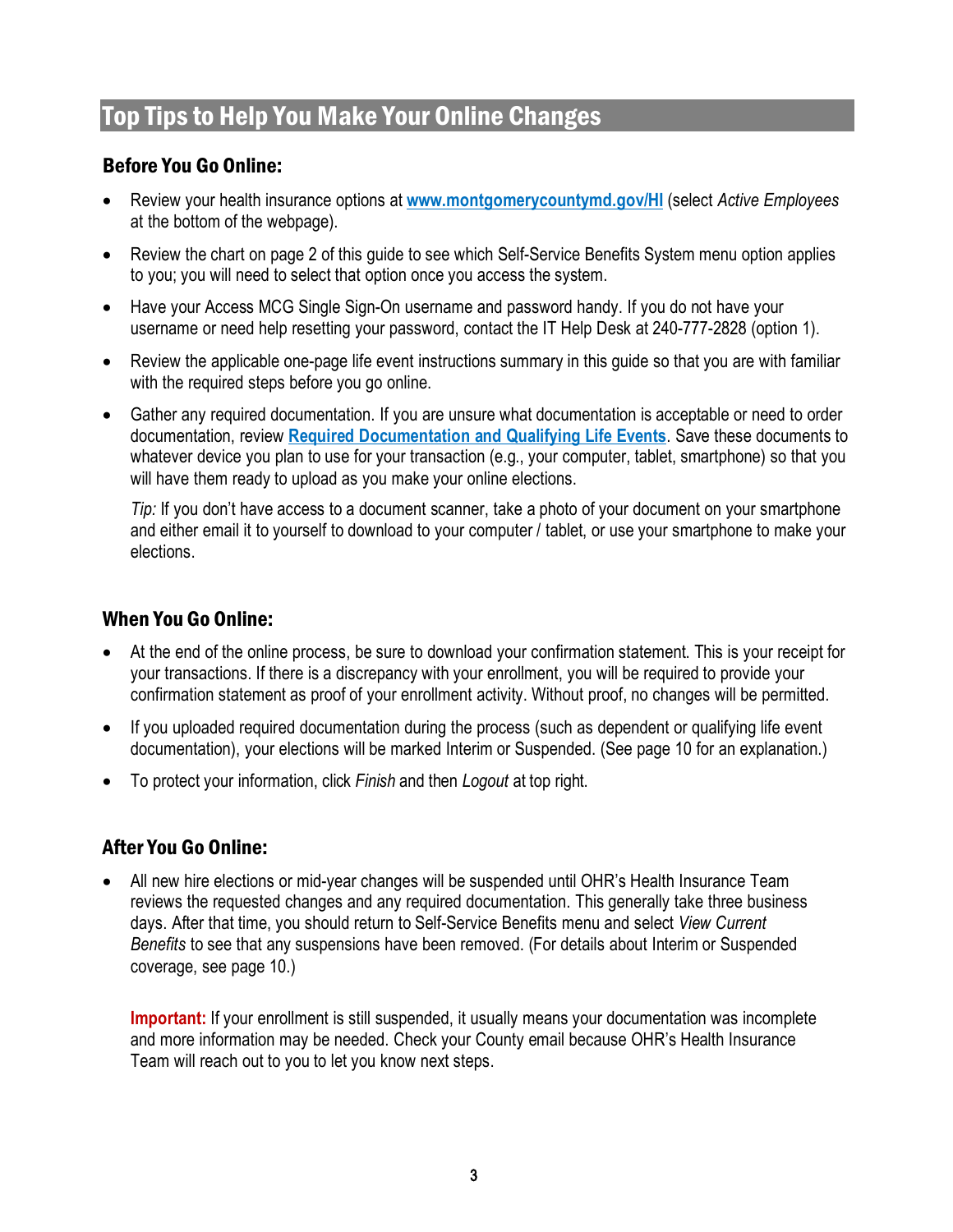## New Hires & Job Changes

#### ► **Follow the steps below to enroll in coverage for the first time if you are a newly hired employee or if you are a current employee who has become benefits-eligible due to a recent change in job position.**

- 1. Log on to **[AccessMCG ePortal.](https://ex01.montgomerycountymd.gov/cas/login?service=https%3a%2f%2fex01.montgomerycountymd.gov%2feportal)** (You can also visit **[www.montgomerycountymd.gov](http://www.montgomerycountymd.gov/)** and then select Government in the top menu, then AccessMCG ePortal from the drop-down menu.)
- 2. Select *Employee Self-Service*.
- 3. Click the *Go to Employee Self-Service* blue button.
- 4. Open the *MCG HR Employee Self-Service* folder in the left-hand menu.
- 5. Select *Self-Service Benefits* in the left-hand menu.
- 6. If you are a new hire, select *New Hire: Request Coverage* from the left-hand menu. If you are newly eligible for benefits due to a change in job position, select *Change in Job Position: Request Coverage*.
- 7. Accept the legal disclaimer, then click *Next*.
- 8. Follow the prompts on the screen, which are also listed below and include important notes:
	- o If enrolling dependents, you must add them first. Click *Add Another Person*, enter your dependent's information, and then click *Apply*. Once you return to the screen, repeat these steps if you need to add more dependents. (The *Benefits Coverage Start Date* is your Date of Hire.)
	- o Click *Next* once all dependents have been added.
	- o Click *Update Benefits*.
	- o Select your desired plan and level of coverage (e.g., self+1 or self+family), then click *Next*.
	- o Select which dependents to cover under each plan, then click *Next*.
	- o Upload any required documentation by clicking *Add Attachment* at the bottom of the screen, and then click *Next*. (Tips: If you notice a Suspend Flag checkmark, refer to page 10. Also, if you cannot upload your documents, see page 10.)
	- o Review your elections and click *Confirmation Statement* to download a record of your elections. You must download your confirmation first before finishing the transaction. This is your receipt for your transactions. If there is a discrepancy with your enrollment, you will be required to provide your confirmation statement as proof of your enrollment activity. Without proof, no changes will be permitted.

**Important:** If you see that your coverage is marked Interim or Suspended, and that your Coverage Start Date shows as a prior year, see page 10 of this guide for an explanation.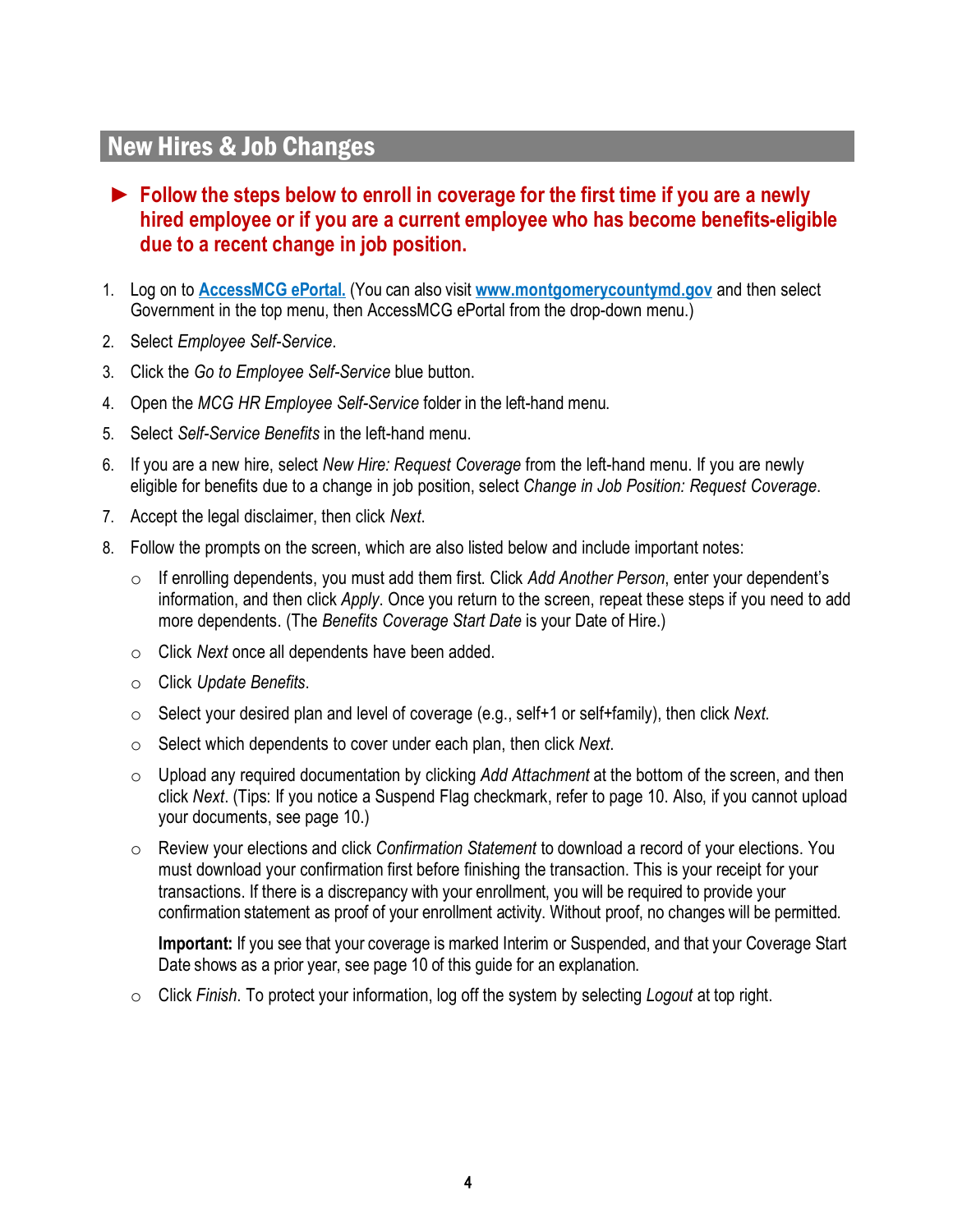## Add a Child

- ► **Follow the steps below to add a newborn, adopted child, or child for which you have just became the legal guardian. If you also need to add other dependents due to this life event, you can do that too.**
- 1. Log on to **[AccessMCG ePortal.](https://ex01.montgomerycountymd.gov/cas/login?service=https%3a%2f%2fex01.montgomerycountymd.gov%2feportal)** (You can also visit **[www.montgomerycountymd.gov](http://www.montgomerycountymd.gov/)** and then select Government in the top menu, then AccessMCG ePortal from the drop-down menu.)
- 2. Select *Employee Self-Service*.
- 3. Click the Go to Employee Self-Service blue button.
- 4. Open the MCG HR Employee Self-Service folder in the left-hand menu.
- 5. Select Self-Service Benefits in the left-hand menu.
- 6. If you want to view your current elections before making changes, select View Current Benefits from the menu.
- 7. Select *Newborn: Add Child* from the left-hand menu.
- 8. Follow the prompts on the screen, which are also listed below:
	- o Click *Add.*
	- o Select your child's date of birth (or indicate their adoption/legal guardianship date) using the calendar, then click *Apply*.
	- o Once the date of birth has been added, click *Continue*.
	- o Review and click *Submit*.
	- o Click B*enefits Enrollment*.
	- o Accept the legal disclaimer, then click *Nex*t.
	- o Click *Add Another Person* and enter your child's information, then click *Apply*. Once you return to the screen, repeat to add any other newly eligible dependents.
	- o Once all of your newly eligible dependents have been added, click *Next*, then click *Update Benefits*.
	- o Select your desired plan and level of coverage (e.g. self+1 or self+family), then click *Next*.
	- o Select which dependents to cover under each plan, then click *Next*.
	- o Upload any required documentation by clicking *Add Attachment* at the bottom of the screen, and then click *Next*. (Tips: If you notice a Suspend Flag checkmark, refer to page 10. Also, if you cannot upload your documents, see page 10.)
	- o Review your elections and click *Confirmation Statement* to download a record of your elections. You must download your confirmation first before finishing the transaction. This is your receipt for your transactions. If there is a discrepancy with your enrollment, you will be required to provide your confirmation statement as proof of your enrollment activity. Without proof, no changes will be permitted.

**Important:** If you see that your coverage is marked Interim or Suspended, and that your Coverage Start Date shows as a prior year, see page 10 of this guide for an explanation.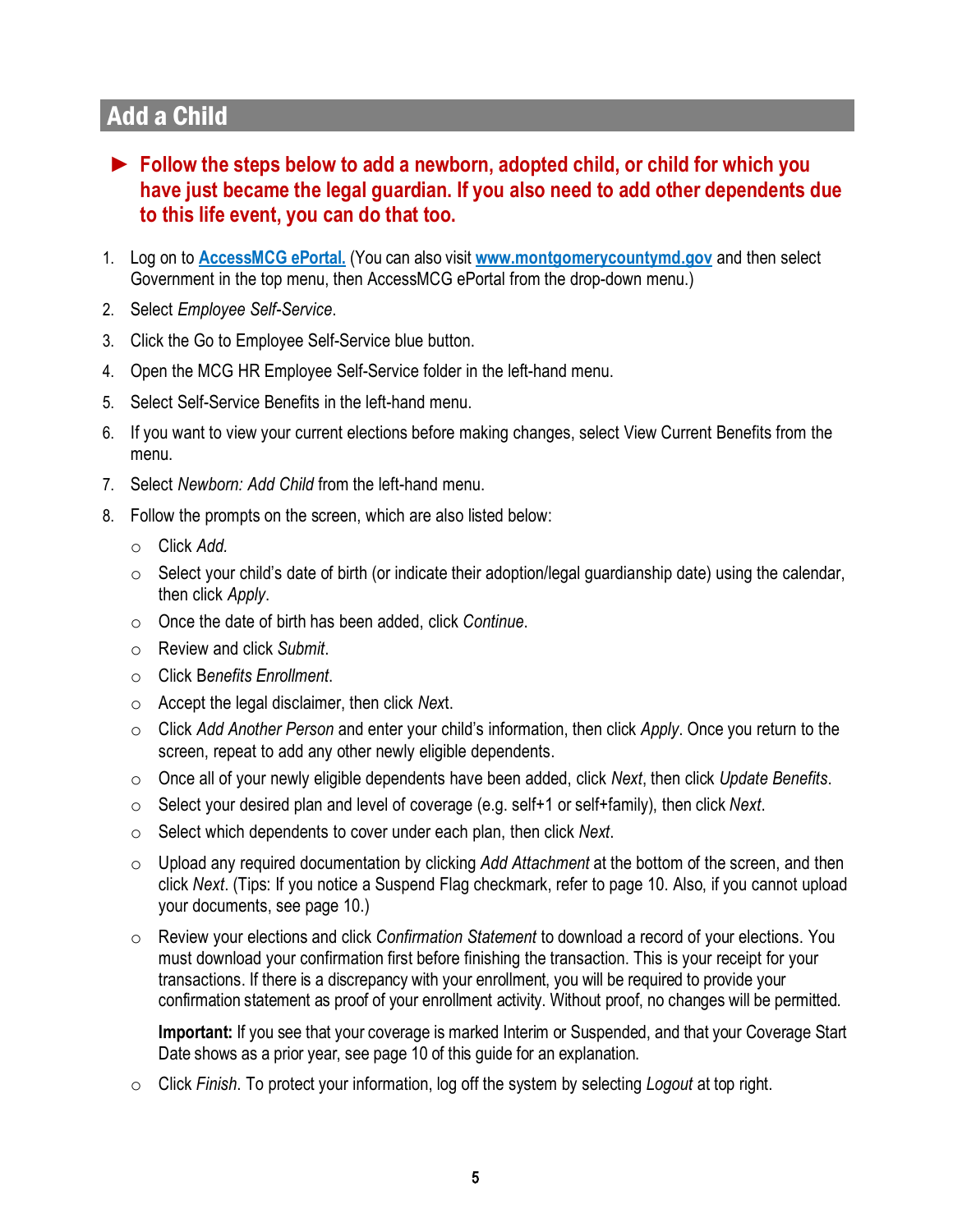## Add a Spouse

- ► **Follow the steps below to add a spouse and/or make plan changes due to marriage. If you also need to add other dependents due to marriage (such as stepchildren), you can do that too.**
- 1. Log on to **[AccessMCG ePortal.](https://ex01.montgomerycountymd.gov/cas/login?service=https%3a%2f%2fex01.montgomerycountymd.gov%2feportal)** (You can also visit **[www.montgomerycountymd.gov](http://www.montgomerycountymd.gov/)** and then select Government in the top menu, then AccessMCG ePortal from the drop-down menu.)
- 2. Select *Employee Self-Service*.
- 3. Click the *Go to Employee Self-Service* blue button.
- 4. Open the *MCG HR Employee Self-Service* folder in the left-hand menu.
- 5. Select *Self-Service Benefits* in the left-hand menu.
- 6. If you want to view your current elections before making changes, select View Current Benefits from the menu.
- 7. Select *Marriage: Add Spouse* from the left-hand menu.
- 8. Follow the prompts on the screen, which are also listed below:
	- o Click *Add* to enter your marriage date.
	- o Select your marriage date from the calendar and click *Apply.*
	- o Review to make sure the correct marriage date was added and click *Continue*.
	- o Review your marriage date and effective date and click *Submit.*
	- o Click *Benefits Enrollment*.
	- o Accept the legal disclaimer, then click *Next*.
	- o Click *Add Another Person*, enter your new spouse's information, and then click *Apply*. Once you return to the screen, repeat to add any other newly eligible dependents.
	- o Once all of your newly eligible dependents have been added, click *Next*, then click *Update Benefits*.
	- o Select your desired plan and level of coverage (e.g. self+1 or self+family), then click *Next*.
	- o Select which dependents to cover under each plan, then click *Next*.
	- o Upload any required documentation by clicking *Add Attachment* at the bottom of the screen, and then click *Next*. (Tips: If you notice a Suspend Flag checkmark, refer to page 10. Also, if you cannot upload your documents, see page 10.)
	- o Review your elections and click *Confirmation Statement* to download a record of your elections. You must download your confirmation first before finishing the transaction. This is your receipt for your transactions. If there is a discrepancy with your enrollment, you will be required to provide your confirmation statement as proof of your enrollment activity. Without proof, no changes will be permitted.

**Important:** If you see that your coverage is marked Interim or Suspended, and that your Coverage Start Date shows as a prior year, see page 10 of this guide for an explanation.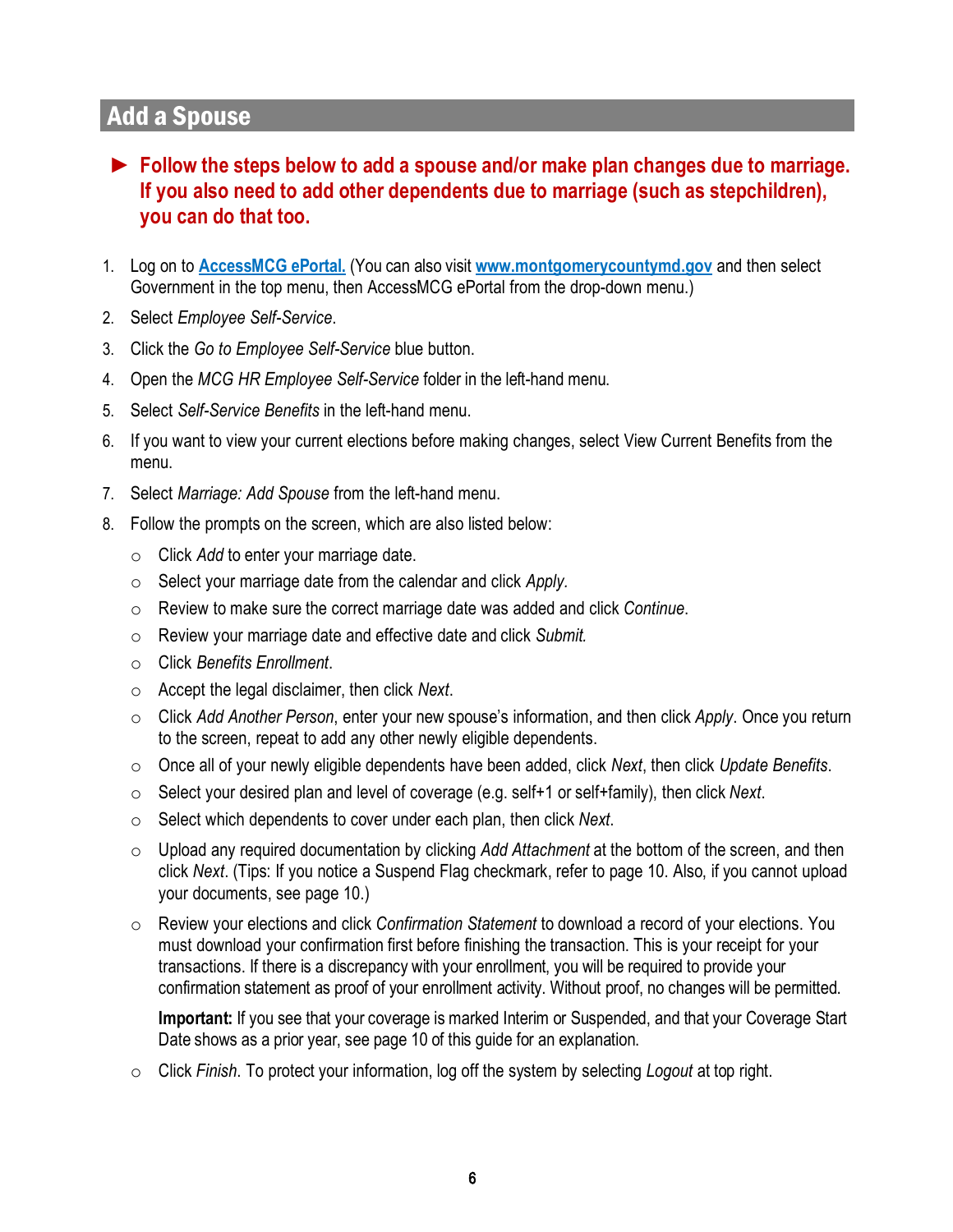#### Remove a Spouse

- ► **Follow the steps below to remove a spouse and/or make plan changes due to divorce. If you also need to add/remove other dependents, you can do that too.**
- 1. Log on to **[AccessMCG ePortal.](https://ex01.montgomerycountymd.gov/cas/login?service=https%3a%2f%2fex01.montgomerycountymd.gov%2feportal)** (You can also visit **[www.montgomerycountymd.gov](http://www.montgomerycountymd.gov/)** and then select Government in the top menu, then AccessMCG ePortal from the drop-down menu.)
- 2. Select *Employee Self-Service*.
- 3. Click the *Go to Employee Self-Service* blue button.
- 4. Open the *MCG HR Employee Self-Service* folder in the left-hand menu.
- 5. Select *Self-Service Benefits* in the left-hand menu.
- 6. If you want to view your current elections before making changes, select View Current Benefits from the menu.
- 7. Select *Divorce: Remove Spouse* from the left-hand menu.
- 8. Follow the prompts on the screen, which are also listed below:
	- o Click *Add* to enter your divorce date.
	- o Select your divorce date from the calendar and click *Apply*.
	- o Review to make sure the correct divorce date was added and click *Continue*.
	- o Review your divorce date and effective date and click *Submit*.
	- o Click *Benefits Enrollment*.
	- o Accept the legal disclaimer, then click *Next*.
		- → Note: If you are enrolling any eligible dependents as a result of your life event, click *Add Another Person*, enter your dependent's information and then click *Apply*. Once you return to the screen, repeat to add any other new eligible dependents due to your life event.
	- o Click *Update Benefits*.
	- o Select your desired plans and level of coverage (e.g. self+1 or self+family), then click *Next*.
	- o Uncheck the cover boxes for the dependent you are removing from your plans, then click *Next*. (If you are dropping from self+1 to self only coverage, simply click *Next*.)
	- o Upload any required documentation by clicking *Add Attachment* at the bottom of the screen, and then click *Next*. (Tips: If you notice a Suspend Flag checkmark, refer to page 10. Also, if you cannot upload your documents, see page 10.)
	- o Review your elections and click *Confirmation Statement* to download a record of your elections. You must download your confirmation first before finishing the transaction. This is your receipt for your transactions. If there is a discrepancy with your enrollment, you will be required to provide your confirmation statement as proof of your enrollment activity. Without proof, no changes will be permitted.

**Important:** If you see that your coverage is marked Interim or Suspended, and that your Coverage Start Date shows as a prior year, see page 10 of this guide for an explanation.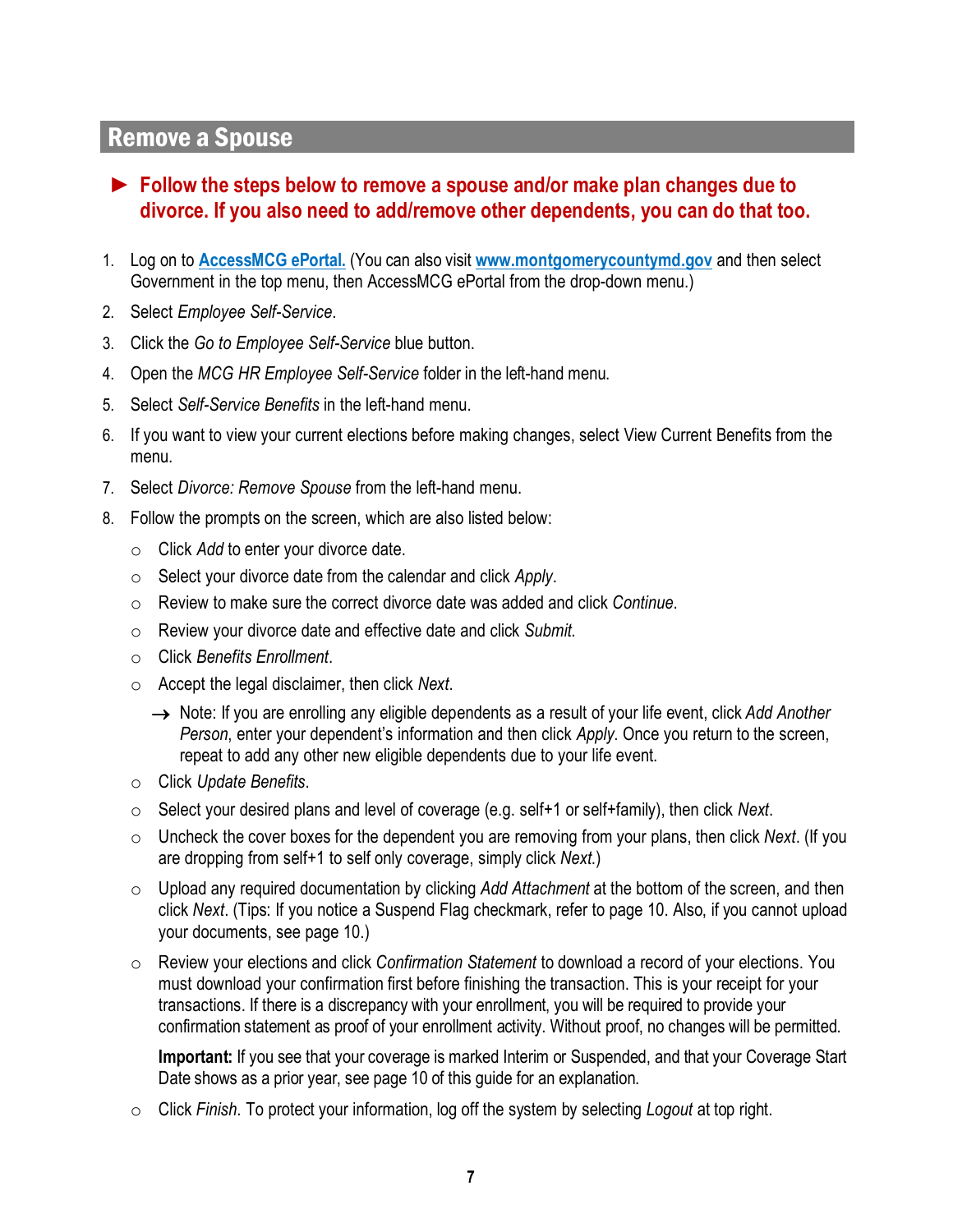### Remove a Deceased Dependent

- ► **Follow the steps below to remove a deceased dependent and/or make plan changes due to the dependent's death. If you also need to add/remove dependents, you can do so at this time.**
- 1. Log on to **[AccessMCG ePortal.](https://ex01.montgomerycountymd.gov/cas/login?service=https%3a%2f%2fex01.montgomerycountymd.gov%2feportal)** (You can also visit **[www.montgomerycountymd.gov](http://www.montgomerycountymd.gov/)** and then select Government in the top menu, then AccessMCG ePortal from the drop-down menu.)
- 2. Select *Employee Self-Service*.
- 3. Click the *Go to Employee Self-Service* blue button.
- 4. Open the *MCG HR Employee Self-Service* folder in the left-hand menu.
- 5. Select *Self-Service Benefits* in the left-hand menu.
- 6. If you want to view your current elections before making changes, select View Current Benefits from the menu.
- 7. Select *Death: Remove Dependent* from the left-hand menu.
- 8. Follow the prompts on the screen, which are also listed below:
	- o Click *Add* to enter your dependent's date of death.
	- o Select the date of death from the calendar and click *Apply*.
	- o Review to make sure the correct date was added and click *Continue*.
	- o Review the requested change and click *Submit.*
	- o Click *Benefits Enrollment*.
	- o Accept the legal disclaimer, then click *Next*.
		- → Note: If you are enrolling any eligible dependents as a result of your life event, click *Add Another Person*, enter your dependent's information and then click *Apply*. Once you return to the screen, repeat to add any other new eligible dependents due to your life event.
	- o To cancel coverage for your deceased dependent, click *Next* again.
	- o Click *Update Benefits*.
	- o Select your desired plans and level of coverage (e.g., dropping from family to self+1), then click *Next*.
	- o Uncheck the cover boxes for the dependent you are removing from your plans, then click *Next*. (If dropping from self+1 to self, this will not apply).
	- o Upload any required documentation by clicking *Add Attachment* at the bottom of the screen, and then click *Next*. (Tips: If you notice a Suspend Flag checkmark, refer to page 10. Also, if you cannot upload your documents, see page 10.)
	- o Review your elections and click *Confirmation Statement* to download a record of your elections. You must download your confirmation first before finishing the transaction. This is your receipt for your transactions. If there is a discrepancy with your enrollment, you will be required to provide your confirmation statement as proof of your enrollment activity. Without proof, no changes will be permitted.

**Important:** If you see that your coverage is marked Interim or Suspended, and that your Coverage Start Date shows as a prior year, see page 10 of this guide for an explanation.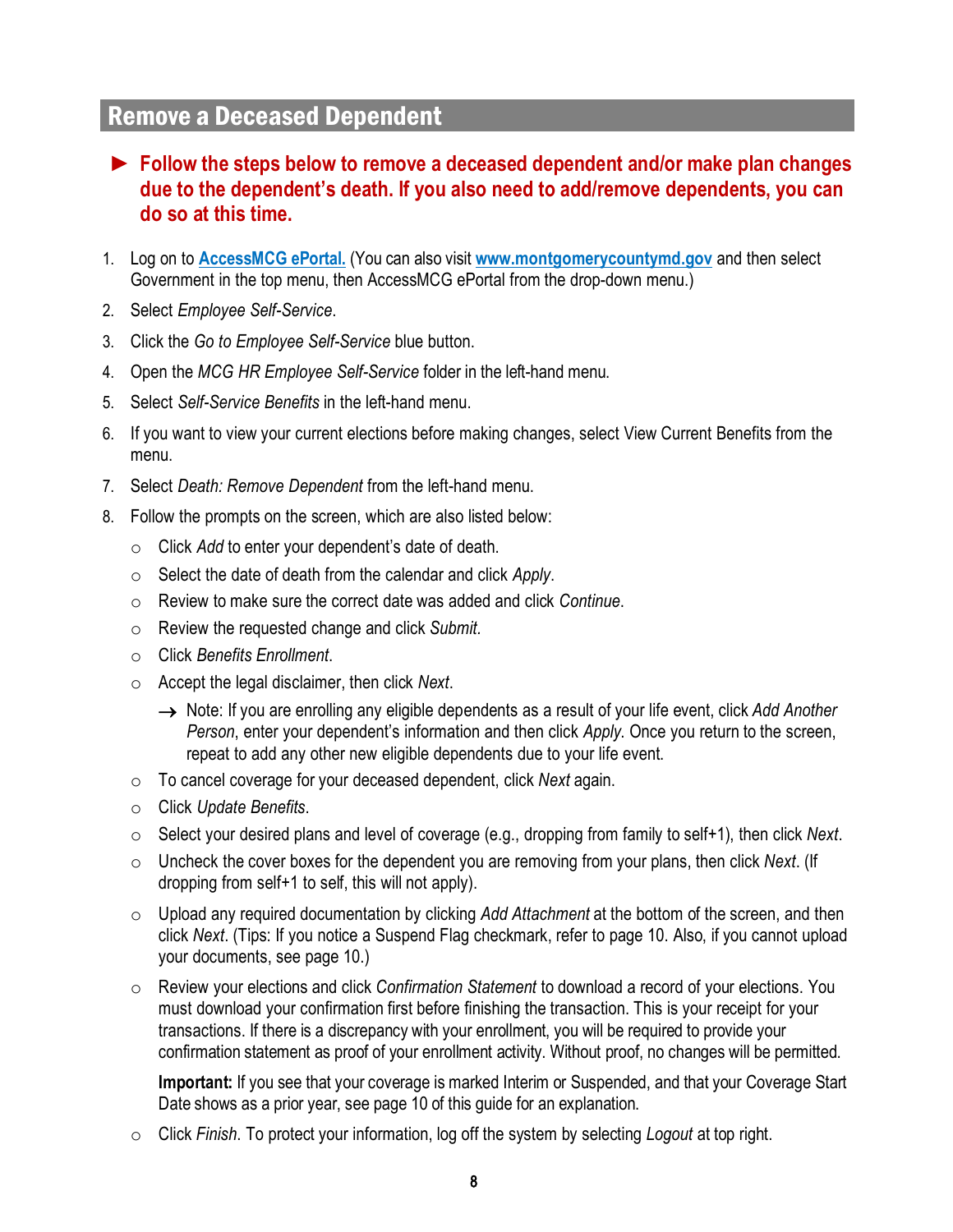## Enroll /Change Due to Other Qualifying Events

#### ► **Follow the steps below to either:**

- o **Cancel coverage for yourself or dependent(s) due to gaining coverage elsewhere, or**
- o **Request coverage for yourself or dependent(s) due to losing or experiencing significant coverage changes under a private plan, spouse's plan, or parent's plan.**
- 1. Log on to **[AccessMCG ePortal.](https://ex01.montgomerycountymd.gov/cas/login?service=https%3a%2f%2fex01.montgomerycountymd.gov%2feportal)** (You can also visit **[www.montgomerycountymd.gov](http://www.montgomerycountymd.gov/)** and then select Government in the top menu, then AccessMCG ePortal from the drop-down menu.)
- 2. Select *Employee Self-Service*.
- 3. Click the *Go to Employee Self-Service* blue button.
- 4. Open the *MCG HR Employee Self-Service* folder in the left-hand menu.
- 5. Select *Self-Service Benefits* in the left-hand menu.
- 6. If you want to view your current elections before making changes, select View Current Benefits from the menu.
- 7. If you want to cancel coverage, select *Qualifying Life Event: Cancel Coverage* from the left-hand menu. If you want to elect coverage, select *Qualifying Life Event: Request Coverage* from the left-hand menu.
- 8. Follow the prompts on the screen, which are also listed below:
	- o Click *Add* to enter the life event date (e.g., the date you lost or gained new coverage).
	- o Select the date of your life event from the calendar and click *Apply.*
	- o Review to make sure the correct life event date was added and click *Continue*.
	- o Review your life event date and effective date and click *Submit*.
	- o Click *Benefits Enrollment*.
	- o Accept the legal disclaimer, then click *Next*.
		- → If you are not enrolling any new dependents, click *Next* and then click *Update Benefits*.
		- → If you are enrolling newly eligible dependents, click *Add Another Person*, enter your dependent's information and the and click *Apply*. Once you return to the screen, repeat to add any other newly eligible dependents. Click *Next,* then click *Update Benefits*.
	- o Select your desired plan and level of coverage (e.g. self+1 or self+family), then click *Next*.
	- o Select which dependents to cover under each plan, then click *Next*.
- o Upload any required documentation by clicking *Add Attachment* at the bottom of the screen, and then click *Next*. (Tips: If you notice a Suspend Flag checkmark, refer to page 10. Also, if you cannot upload your documents, see page 10.)
- o Review your elections and click *Confirmation Statement* to download a record of your elections. You must download your confirmation first before finishing the transaction. This is your receipt for your transactions. If there is a discrepancy with your enrollment, you will be required to provide your confirmation statement as proof of your enrollment activity. Without proof, no changes will be permitted.

**Important:** If you see that your coverage is marked Interim or Suspended, and that your Coverage Start Date shows as a prior year, see page 10 of this guide for an explanation.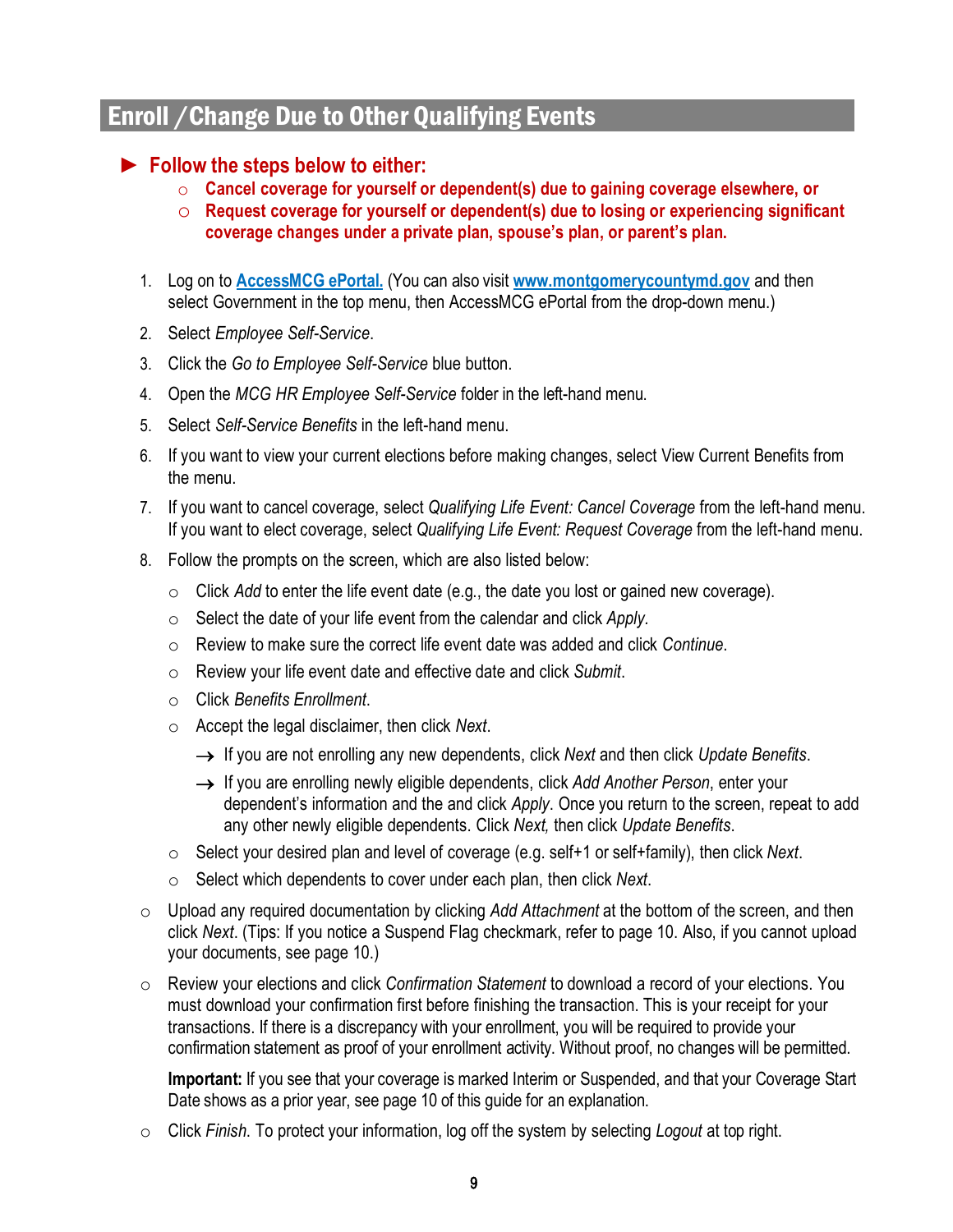## Troubleshooting

Before contacting the resources listed on the following page, please check to see if your question can be answered by reviewing the information below:

- **Cannot upload the required documentation**: If you are unable to upload the documentation through the Self-Service Benefits System, you may securely fax, email, or mail it to the OHR Health Insurance Team (see contact information on page 11). Your elections will take effect once the OHR Health Insurance Team receives all of the required documentation.
- **Interim or Suspended coverage shows on the final screen:** Until your required documentation is reviewed and approved by the OHR Health Insurance Team, your current benefit selections are recorded with an Interim status, which is the coverage you will have if you fail to provide the required documentation, or it is found to be invalid. Your requested changes are recorded with a Suspended status; the suspensions will be removed once OHR reviews and approves your documentation.
- **Coverage Start Date on the final screen seems incorrect:** If you changed plans or enrolled for the first time, your coverage start date will be shown as of the day you submit the transaction. Otherwise, the start date will be 01-Jan-2011 (the date the Self-Service System was introduced) or the last time you made a change to that benefit after the System was introduced (such as 01-Jan-2012). No start dates will reflect participation prior to 1-Jan-2011.
- **You did not finish or the system timed you out:** You may return to complete/change your transaction before midnight on the same day. Just select *Benefits Enrollment (Life Event in Progress)* from the *Self-Service Benefits* menu. This option should **only** be used if you were timed out or forgot to complete your transaction. If you need to come back into the system to correct/finish your transaction, you have until 11:59 pm on the same day. To do so, follow these steps:
	- 1. Log on to **[AccessMCG ePortal.](https://ex01.montgomerycountymd.gov/cas/login?service=https%3a%2f%2fex01.montgomerycountymd.gov%2feportal)** (You can also visit **[www.montgomerycountymd.gov](http://www.montgomerycountymd.gov/)** and then select Government in the top menu, then AccessMCG ePortal from the drop-down menu.)
	- 2. Select *Employee Self-Service*.
	- 3. Click the *Go to Employee Self-Service* blue button.
	- 4. Open the *MCG HR Employee Self-Service* folder in the left-hand menu.
	- 5. Select *Self-Service Benefits* in the left-hand menu
	- 6. Select *Benefits Enrollment (Life Event in Progress)* from the bottom of the left-hand menu.
	- 7. Follow the steps in the applicable life event outlined earlier in this guide.

**Still stuck?** If you need technical assistance with making changes online, open a service request via MC311 at 240-777-0311 (open Monday – Friday, 8 am – 5 pm).